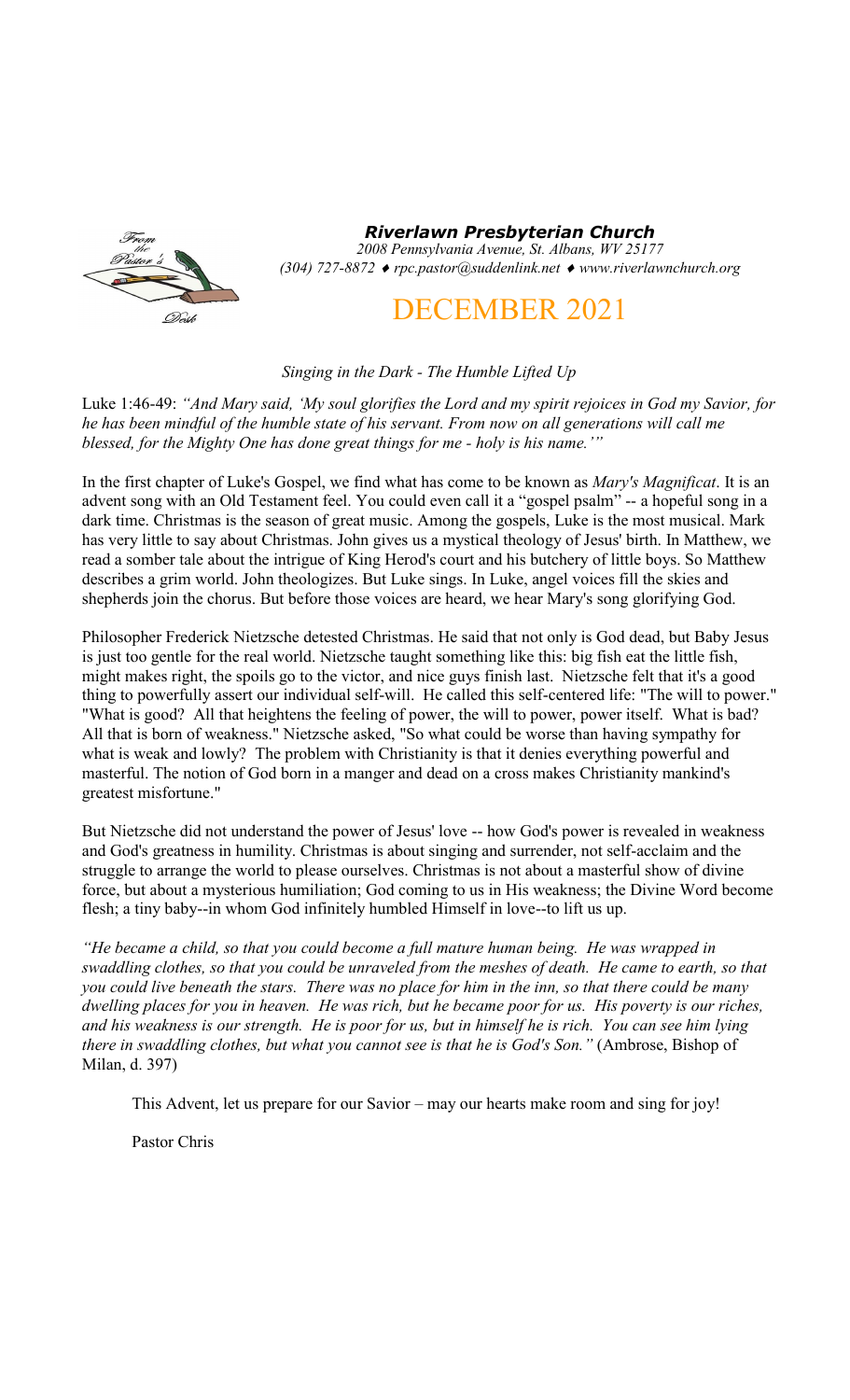

## MUSIC DEPARTMENT NEWS DECEMBER 2021

Each Sunday of Advent generally has a specific theme: Hope-Peace -Joy - Love. We know that God's people had been preparing for and hoping for a Messiah for over 500 years and I'm sure they were often discouraged and at times their hope waned. I think due to the pandemic we have seen folks struggle and sometimes lose hope so the message of hope during Advent certainly is valuable. There have been a few times during the past year and a half when I wondered if the choir was going to be able to meet again and lift our voices together. I didn't experience hopelessness; it was more like discouragement. We were able to have two outside rehearsals in early summer (2021) and then in August we gathered inside for two weeks only to have a spike in Covid cases in the state and for safety reasons future practices and our return to singing during worship was postponed. Finally in early November it seemed the time was right to resume choir and we met on Thursday evening, November 18th and sang for our first worship service since March 15, 2020 on November 21st. I was so thankful to have those folks back in the choir loft and adding so much to the service that day. The anthem, Above All, was wonderful. It was great to also have our praise band lead us in the opening songs that morning. The choir will not be singing weekly at this point but there are plans for them to sing later in December and on Christmas Eve. Brenda Petry will share with us on December 5<sup>th</sup> and I am working on other special pieces for the month of December.

I am happy to announce that Molly Page, violin soloist, will be returning on December 19th to play several Christmas selections for us. She will be doing three arrangements of traditional carols as well as a selection from Handel's Messiah. She is such a talented young lady, and I am thankful she will be with us again.

Wishing you a blessed Christmas and may you find joy & peace in this season. Pam



#### ADVENT

The word *Advent* means "coming" or "arrival." The season of Advent, the four weeks before Christmas, is a time of preparation and anticipation. We prepare to celebrate the first coming of our Savior, when he was born to us so many years ago. We also prepare for our Messiah's second coming, anticipating His glorious return.

### \*\*\*\*\*\*\*\*\*\*\*\*\*\*\*\*\*\*\*\*\*\*\*\*\*\*\*\*\*\*\*\*\*\*\*\*\*\*\*\*\*\*\*\*\*\*\*\*

# Christmas Food Baskets

Riverlawn is again preparing 25 baskets for families in our community. You can help us in two important ways:

1) Sponsor a family (Each sponsor is asked to buy a gallon of milk, loaf of bread and a hand-held can opener – to be delivered to the church Friday afternoon or evening, December 18).

2) Bring the weekly designated items for the food baskets each Sunday. The weekly items are:

November 14 – canned fruits and vegetables November 21 – spaghetti sauce and pasta noodles November 28 – canned soup December 5 – cake mixes and icing December 12 – shampoo, soap, toothbrushes, toothpaste Friday Evening – December 18 – Basket Assembly Saturday Morning – December 19 – Basket Pickup and Delivery

~~~~~~~~~~~~~~~~~~~~~~~~~~~~~~~~~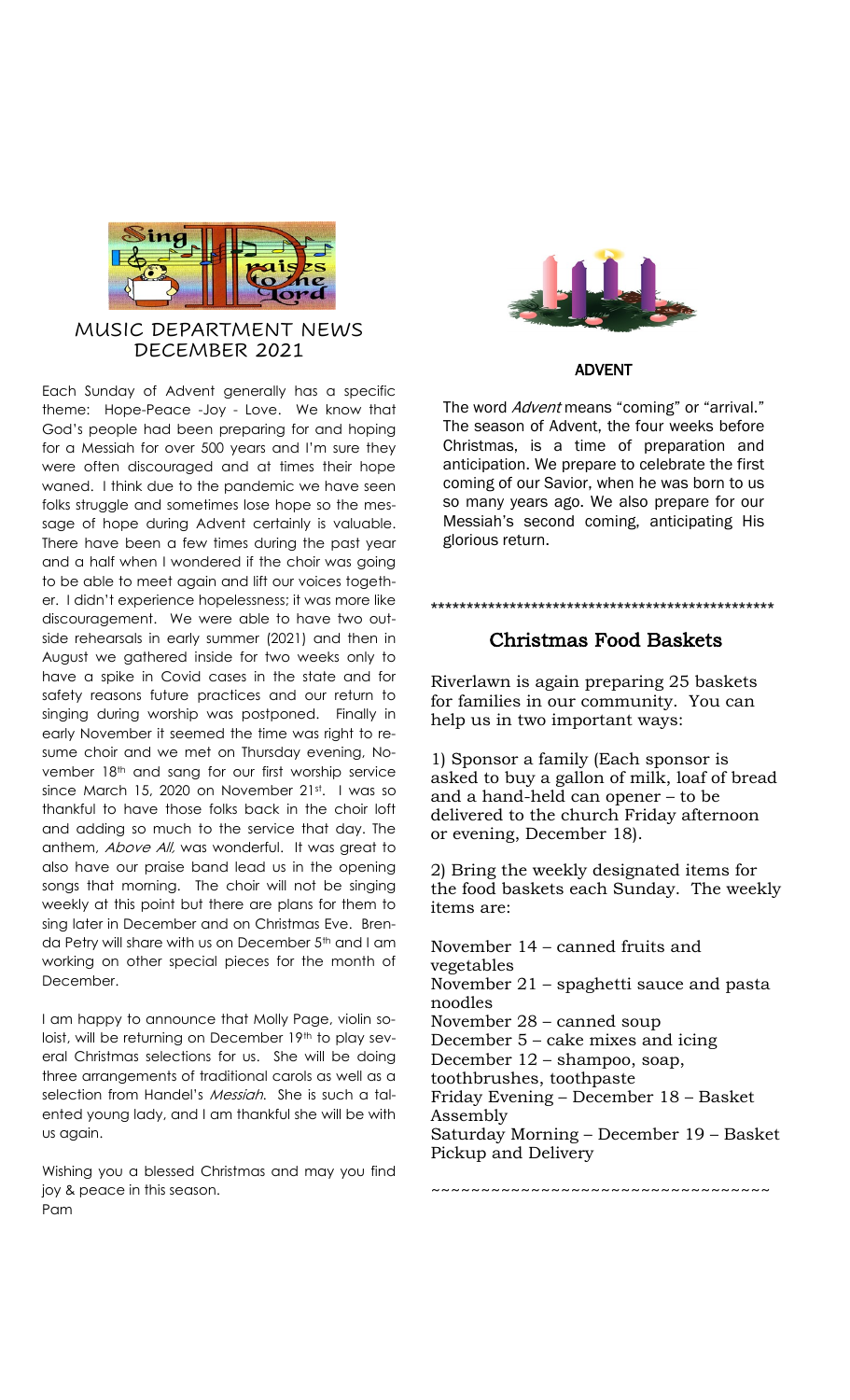### **2021 Riverlawn Elders and Board of Deacons**

#### *Elders:*

*Jamie Albert, Building & Grounds 681-340-1128;* James.macd.albert@gmail.com

*Susan Bryan, Christian Nurture/Women's Ministry* 304-389-6063; newsusanbryn@gmail.com

> *Jane Lothes, Clerk of Session* 304-545-2026; janelothes@hotmail.com

> *Joe Lothes, Missions 304-767-8313;* fishlothes@hotmail.com

> *Bill Michael, Worship 304-741-1736;* Bmichael47@gmail.com

*Pam Mullins, Family & Community 304-932-8463;* pwmandpsm@yahoo.com

*Paul Mullins, Evangelism 304-741-5914;* nascarmemberswva@yahoo.com

*Bob Willson, Stewardship & Finance 304-552-3109*; Boblinc46@yahoo.com

#### *Deacons:*

*Mimi Albert* — 304-546-6547 mimialbert72@yahoo.com

*Ann Cox—304-389-2227* Lcox235@aol.com

*Joanna Keller –304-546-7376* kellerjoanna@yahoo.com

*Linda Monday –304-541-4927* lindamonday@gmail.com

*Janice Sims—304-727-0476* djsims@suddenlink.net

\*\*\*\*\*\*\*\*\*\*\*\*\*\*\*\*\*\*\*\*\*\*\*\*\*\*\*\*\*\*\*\*\*\*\*\*\*\*\*\*\*\*



**December 22nd** is the last day to submit your articles for January's Newsletter.



#### *December Birthdays*

2 Ruth Watts 17 Chris Kilbert/

4 Pam Smith Rachel Cottrill<br>8 Pete Lukowski 19 Aaron Albert

- Pete Lukowski
	-
	- -
- 
- 15 Caroline Dodrill/ 28 Sherry Claar/ Colton Davis Kevin Sims

 $-2.1$   $-1.1$   $-1.1$   $-1.1$   $-1.1$   $-1.1$   $-1.1$   $-1.1$   $-1.1$   $-1.1$   $-1.1$   $-1.1$   $-1.1$   $-1.1$   $-1.1$   $-1.1$   $-1.1$   $-1.1$   $-1.1$   $-1.1$   $-1.1$   $-1.1$   $-1.1$   $-1.1$   $-1.1$   $-1.1$   $-1.1$   $-1.1$   $-1.1$   $-1.1$   $-1.1$   $-1.$ 

- 
- 29 Linda Means

# BUILDING SECURITY

| Dec. 5  | Dennis Emmett |
|---------|---------------|
| Dec. 12 | Larry Hyatt   |

- Dec. 19 Randy Dodrill
- Dec. 26 Brenda Petry/Rosie Rhodes

~~~~~~~~~~~~~~~~~~~~~~~~~~~~~~~~~

Dates to Remember

\*There will be a **Congregational Meeting** on Sunday, December 12, immediately following the 10:30 AM worship service to: 1. Elect elders and deacons for the coming year; 2. Present the 2022 budget; 3. Vote on the pastor's terms of call. Those on the slate for election include, for Elder: Kathy Barnes; for Deacon: Jason Barnes, Joanna Keller, Sherry Marcum, and Mary Reppert. Copies of the 2022 budget are available in the rear of the sanctuary, or can be provided upon request.

- \*Dec. 5—Deacons Meeting following worship
- \*Dec. 17—Christmas Food Basket assembly
- \*Dec. 18—Christmas Food Basket pick up/ delivery
- \*Dec. 19—Special Christmas Music Service
- \*Dec. 19—Christmas Joy Offering
- \*Dec. 24—Christmas Eve Candelight Service, 6:00pm

11 David Johnson 22 Fred Giersch<br>14 Linda Stephens 26 Debbie Roberts 14 Linda Stephens 26 Debbie Roberts